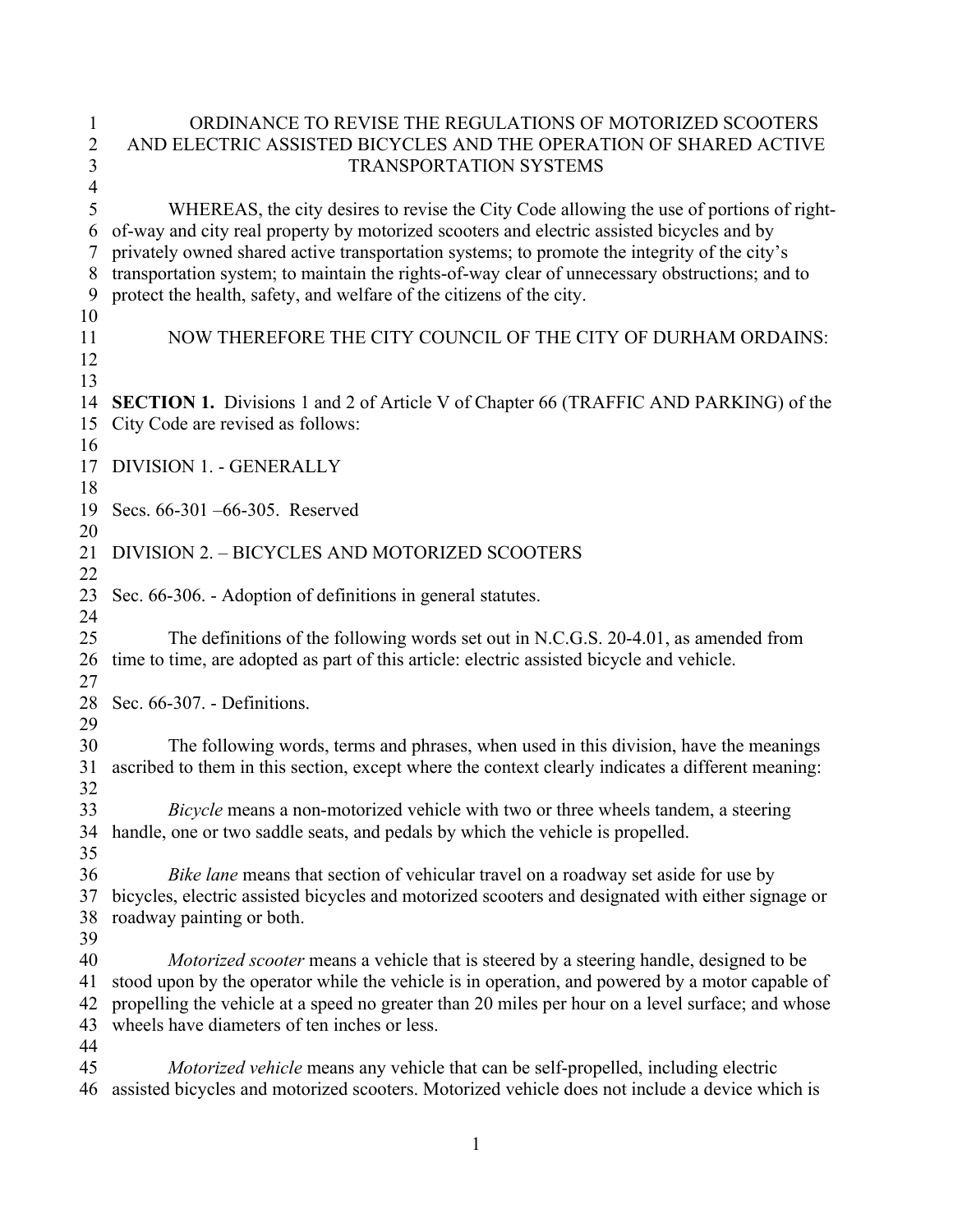| designed for and intended to be used as a means of transportation for a person with a mobility<br>47<br>impairment, or who uses the device for mobility enhancement, is suitable for use inside and<br>48<br>outside a building, including on sidewalks, and is not capable of being propelled greater than 15<br>49<br>50<br>miles per hour on a level surface.<br>51<br>52<br><i>Roadway</i> means that portion of the public right-of-way improved, designed, or ordinarily<br>53<br>used for vehicular travel, exclusive of any shoulder.<br>54<br>55<br>Shared-use path means a pathway for bicycles and pedestrians either paralleling a<br>roadway and located within the right-of-way shared with the roadway but excluding any bike<br>56<br>lane, or located within a public easement or right-of-way not associated with a roadway, and<br>57<br>58<br>designated by signage as a public path.<br>59<br>60<br>Sec. 66-308. - Applicability.<br>61<br>62<br>For the purposes of this Code, bicycles, electric assisted bicycles, and motorized scooters<br>are deemed vehicles; and every rider of such vehicles upon a highway is subject to the provisions<br>63<br>of this Code and of North Carolina General Statutes applicable to the driver of a vehicle except<br>64<br>those which by their nature can have no application.<br>65<br>66<br>Sec. 66-309. – Equipment and Safety requirements.<br>67<br>68<br>69<br>Bicycles, electric assisted bicycles and motorized scooters shall comply with the<br>(a)<br>applicable vehicle equipment and safety requirements of Chapter 20 of the North<br>70<br>71<br>Carolina General Statutes.<br>72<br>73<br>Anyone riding upon a bicycle, electric assisted bicycle, or motorized scooter shall<br>(b)<br>74<br>not attach the vehicle or himself or herself to any other moving vehicle upon any<br>75<br>roadway.<br>76<br>77<br>When using shared-use paths, a person riding a bicycle shall yield the right-of-way<br>(c)<br>78<br>to pedestrians.<br>79<br>80<br>Sec. 66-310. - Traffic regulations and parking.<br>81<br>82<br>Any person operating a bicycle, electric assisted bicycle or motorized scooter on a<br>(a)<br>83<br>public right-of-way shall obey the instructions of official traffic signals, signs, and<br>84<br>other control devices applicable to the driver of a motorized vehicle, except those<br>85<br>which by their nature can have no application to a bicycle, electric assisted bicycle<br>86<br>or motorized scooter.<br>87<br>88<br>Right-of-way at intersections shall be determined by North Carolina General<br>(b)<br>89<br>Statutes whenever applicable. Bicycles, electric assisted bicycles and motorized<br>scooters using bike lanes have the right-of-way over vehicles making turning<br>90<br>movements from parallel lanes of a roadway.<br>91 |    |  |  |  |  |  |  |
|------------------------------------------------------------------------------------------------------------------------------------------------------------------------------------------------------------------------------------------------------------------------------------------------------------------------------------------------------------------------------------------------------------------------------------------------------------------------------------------------------------------------------------------------------------------------------------------------------------------------------------------------------------------------------------------------------------------------------------------------------------------------------------------------------------------------------------------------------------------------------------------------------------------------------------------------------------------------------------------------------------------------------------------------------------------------------------------------------------------------------------------------------------------------------------------------------------------------------------------------------------------------------------------------------------------------------------------------------------------------------------------------------------------------------------------------------------------------------------------------------------------------------------------------------------------------------------------------------------------------------------------------------------------------------------------------------------------------------------------------------------------------------------------------------------------------------------------------------------------------------------------------------------------------------------------------------------------------------------------------------------------------------------------------------------------------------------------------------------------------------------------------------------------------------------------------------------------------------------------------------------------------------------------------------------------------------------------------------------------------------------------------------------------------------------------------------------------------------------------------------------------------------------------------------------------------------------------------------------------------------------------------------------------------------------------------------------------------------------------------------------------------------------------------------------------------------------------------------------------|----|--|--|--|--|--|--|
|                                                                                                                                                                                                                                                                                                                                                                                                                                                                                                                                                                                                                                                                                                                                                                                                                                                                                                                                                                                                                                                                                                                                                                                                                                                                                                                                                                                                                                                                                                                                                                                                                                                                                                                                                                                                                                                                                                                                                                                                                                                                                                                                                                                                                                                                                                                                                                                                                                                                                                                                                                                                                                                                                                                                                                                                                                                                  |    |  |  |  |  |  |  |
|                                                                                                                                                                                                                                                                                                                                                                                                                                                                                                                                                                                                                                                                                                                                                                                                                                                                                                                                                                                                                                                                                                                                                                                                                                                                                                                                                                                                                                                                                                                                                                                                                                                                                                                                                                                                                                                                                                                                                                                                                                                                                                                                                                                                                                                                                                                                                                                                                                                                                                                                                                                                                                                                                                                                                                                                                                                                  |    |  |  |  |  |  |  |
|                                                                                                                                                                                                                                                                                                                                                                                                                                                                                                                                                                                                                                                                                                                                                                                                                                                                                                                                                                                                                                                                                                                                                                                                                                                                                                                                                                                                                                                                                                                                                                                                                                                                                                                                                                                                                                                                                                                                                                                                                                                                                                                                                                                                                                                                                                                                                                                                                                                                                                                                                                                                                                                                                                                                                                                                                                                                  |    |  |  |  |  |  |  |
|                                                                                                                                                                                                                                                                                                                                                                                                                                                                                                                                                                                                                                                                                                                                                                                                                                                                                                                                                                                                                                                                                                                                                                                                                                                                                                                                                                                                                                                                                                                                                                                                                                                                                                                                                                                                                                                                                                                                                                                                                                                                                                                                                                                                                                                                                                                                                                                                                                                                                                                                                                                                                                                                                                                                                                                                                                                                  |    |  |  |  |  |  |  |
|                                                                                                                                                                                                                                                                                                                                                                                                                                                                                                                                                                                                                                                                                                                                                                                                                                                                                                                                                                                                                                                                                                                                                                                                                                                                                                                                                                                                                                                                                                                                                                                                                                                                                                                                                                                                                                                                                                                                                                                                                                                                                                                                                                                                                                                                                                                                                                                                                                                                                                                                                                                                                                                                                                                                                                                                                                                                  |    |  |  |  |  |  |  |
|                                                                                                                                                                                                                                                                                                                                                                                                                                                                                                                                                                                                                                                                                                                                                                                                                                                                                                                                                                                                                                                                                                                                                                                                                                                                                                                                                                                                                                                                                                                                                                                                                                                                                                                                                                                                                                                                                                                                                                                                                                                                                                                                                                                                                                                                                                                                                                                                                                                                                                                                                                                                                                                                                                                                                                                                                                                                  |    |  |  |  |  |  |  |
|                                                                                                                                                                                                                                                                                                                                                                                                                                                                                                                                                                                                                                                                                                                                                                                                                                                                                                                                                                                                                                                                                                                                                                                                                                                                                                                                                                                                                                                                                                                                                                                                                                                                                                                                                                                                                                                                                                                                                                                                                                                                                                                                                                                                                                                                                                                                                                                                                                                                                                                                                                                                                                                                                                                                                                                                                                                                  |    |  |  |  |  |  |  |
|                                                                                                                                                                                                                                                                                                                                                                                                                                                                                                                                                                                                                                                                                                                                                                                                                                                                                                                                                                                                                                                                                                                                                                                                                                                                                                                                                                                                                                                                                                                                                                                                                                                                                                                                                                                                                                                                                                                                                                                                                                                                                                                                                                                                                                                                                                                                                                                                                                                                                                                                                                                                                                                                                                                                                                                                                                                                  |    |  |  |  |  |  |  |
|                                                                                                                                                                                                                                                                                                                                                                                                                                                                                                                                                                                                                                                                                                                                                                                                                                                                                                                                                                                                                                                                                                                                                                                                                                                                                                                                                                                                                                                                                                                                                                                                                                                                                                                                                                                                                                                                                                                                                                                                                                                                                                                                                                                                                                                                                                                                                                                                                                                                                                                                                                                                                                                                                                                                                                                                                                                                  |    |  |  |  |  |  |  |
|                                                                                                                                                                                                                                                                                                                                                                                                                                                                                                                                                                                                                                                                                                                                                                                                                                                                                                                                                                                                                                                                                                                                                                                                                                                                                                                                                                                                                                                                                                                                                                                                                                                                                                                                                                                                                                                                                                                                                                                                                                                                                                                                                                                                                                                                                                                                                                                                                                                                                                                                                                                                                                                                                                                                                                                                                                                                  |    |  |  |  |  |  |  |
|                                                                                                                                                                                                                                                                                                                                                                                                                                                                                                                                                                                                                                                                                                                                                                                                                                                                                                                                                                                                                                                                                                                                                                                                                                                                                                                                                                                                                                                                                                                                                                                                                                                                                                                                                                                                                                                                                                                                                                                                                                                                                                                                                                                                                                                                                                                                                                                                                                                                                                                                                                                                                                                                                                                                                                                                                                                                  |    |  |  |  |  |  |  |
|                                                                                                                                                                                                                                                                                                                                                                                                                                                                                                                                                                                                                                                                                                                                                                                                                                                                                                                                                                                                                                                                                                                                                                                                                                                                                                                                                                                                                                                                                                                                                                                                                                                                                                                                                                                                                                                                                                                                                                                                                                                                                                                                                                                                                                                                                                                                                                                                                                                                                                                                                                                                                                                                                                                                                                                                                                                                  |    |  |  |  |  |  |  |
|                                                                                                                                                                                                                                                                                                                                                                                                                                                                                                                                                                                                                                                                                                                                                                                                                                                                                                                                                                                                                                                                                                                                                                                                                                                                                                                                                                                                                                                                                                                                                                                                                                                                                                                                                                                                                                                                                                                                                                                                                                                                                                                                                                                                                                                                                                                                                                                                                                                                                                                                                                                                                                                                                                                                                                                                                                                                  |    |  |  |  |  |  |  |
|                                                                                                                                                                                                                                                                                                                                                                                                                                                                                                                                                                                                                                                                                                                                                                                                                                                                                                                                                                                                                                                                                                                                                                                                                                                                                                                                                                                                                                                                                                                                                                                                                                                                                                                                                                                                                                                                                                                                                                                                                                                                                                                                                                                                                                                                                                                                                                                                                                                                                                                                                                                                                                                                                                                                                                                                                                                                  |    |  |  |  |  |  |  |
|                                                                                                                                                                                                                                                                                                                                                                                                                                                                                                                                                                                                                                                                                                                                                                                                                                                                                                                                                                                                                                                                                                                                                                                                                                                                                                                                                                                                                                                                                                                                                                                                                                                                                                                                                                                                                                                                                                                                                                                                                                                                                                                                                                                                                                                                                                                                                                                                                                                                                                                                                                                                                                                                                                                                                                                                                                                                  |    |  |  |  |  |  |  |
|                                                                                                                                                                                                                                                                                                                                                                                                                                                                                                                                                                                                                                                                                                                                                                                                                                                                                                                                                                                                                                                                                                                                                                                                                                                                                                                                                                                                                                                                                                                                                                                                                                                                                                                                                                                                                                                                                                                                                                                                                                                                                                                                                                                                                                                                                                                                                                                                                                                                                                                                                                                                                                                                                                                                                                                                                                                                  |    |  |  |  |  |  |  |
|                                                                                                                                                                                                                                                                                                                                                                                                                                                                                                                                                                                                                                                                                                                                                                                                                                                                                                                                                                                                                                                                                                                                                                                                                                                                                                                                                                                                                                                                                                                                                                                                                                                                                                                                                                                                                                                                                                                                                                                                                                                                                                                                                                                                                                                                                                                                                                                                                                                                                                                                                                                                                                                                                                                                                                                                                                                                  |    |  |  |  |  |  |  |
|                                                                                                                                                                                                                                                                                                                                                                                                                                                                                                                                                                                                                                                                                                                                                                                                                                                                                                                                                                                                                                                                                                                                                                                                                                                                                                                                                                                                                                                                                                                                                                                                                                                                                                                                                                                                                                                                                                                                                                                                                                                                                                                                                                                                                                                                                                                                                                                                                                                                                                                                                                                                                                                                                                                                                                                                                                                                  |    |  |  |  |  |  |  |
|                                                                                                                                                                                                                                                                                                                                                                                                                                                                                                                                                                                                                                                                                                                                                                                                                                                                                                                                                                                                                                                                                                                                                                                                                                                                                                                                                                                                                                                                                                                                                                                                                                                                                                                                                                                                                                                                                                                                                                                                                                                                                                                                                                                                                                                                                                                                                                                                                                                                                                                                                                                                                                                                                                                                                                                                                                                                  |    |  |  |  |  |  |  |
|                                                                                                                                                                                                                                                                                                                                                                                                                                                                                                                                                                                                                                                                                                                                                                                                                                                                                                                                                                                                                                                                                                                                                                                                                                                                                                                                                                                                                                                                                                                                                                                                                                                                                                                                                                                                                                                                                                                                                                                                                                                                                                                                                                                                                                                                                                                                                                                                                                                                                                                                                                                                                                                                                                                                                                                                                                                                  |    |  |  |  |  |  |  |
|                                                                                                                                                                                                                                                                                                                                                                                                                                                                                                                                                                                                                                                                                                                                                                                                                                                                                                                                                                                                                                                                                                                                                                                                                                                                                                                                                                                                                                                                                                                                                                                                                                                                                                                                                                                                                                                                                                                                                                                                                                                                                                                                                                                                                                                                                                                                                                                                                                                                                                                                                                                                                                                                                                                                                                                                                                                                  |    |  |  |  |  |  |  |
|                                                                                                                                                                                                                                                                                                                                                                                                                                                                                                                                                                                                                                                                                                                                                                                                                                                                                                                                                                                                                                                                                                                                                                                                                                                                                                                                                                                                                                                                                                                                                                                                                                                                                                                                                                                                                                                                                                                                                                                                                                                                                                                                                                                                                                                                                                                                                                                                                                                                                                                                                                                                                                                                                                                                                                                                                                                                  |    |  |  |  |  |  |  |
|                                                                                                                                                                                                                                                                                                                                                                                                                                                                                                                                                                                                                                                                                                                                                                                                                                                                                                                                                                                                                                                                                                                                                                                                                                                                                                                                                                                                                                                                                                                                                                                                                                                                                                                                                                                                                                                                                                                                                                                                                                                                                                                                                                                                                                                                                                                                                                                                                                                                                                                                                                                                                                                                                                                                                                                                                                                                  |    |  |  |  |  |  |  |
|                                                                                                                                                                                                                                                                                                                                                                                                                                                                                                                                                                                                                                                                                                                                                                                                                                                                                                                                                                                                                                                                                                                                                                                                                                                                                                                                                                                                                                                                                                                                                                                                                                                                                                                                                                                                                                                                                                                                                                                                                                                                                                                                                                                                                                                                                                                                                                                                                                                                                                                                                                                                                                                                                                                                                                                                                                                                  |    |  |  |  |  |  |  |
|                                                                                                                                                                                                                                                                                                                                                                                                                                                                                                                                                                                                                                                                                                                                                                                                                                                                                                                                                                                                                                                                                                                                                                                                                                                                                                                                                                                                                                                                                                                                                                                                                                                                                                                                                                                                                                                                                                                                                                                                                                                                                                                                                                                                                                                                                                                                                                                                                                                                                                                                                                                                                                                                                                                                                                                                                                                                  |    |  |  |  |  |  |  |
|                                                                                                                                                                                                                                                                                                                                                                                                                                                                                                                                                                                                                                                                                                                                                                                                                                                                                                                                                                                                                                                                                                                                                                                                                                                                                                                                                                                                                                                                                                                                                                                                                                                                                                                                                                                                                                                                                                                                                                                                                                                                                                                                                                                                                                                                                                                                                                                                                                                                                                                                                                                                                                                                                                                                                                                                                                                                  |    |  |  |  |  |  |  |
|                                                                                                                                                                                                                                                                                                                                                                                                                                                                                                                                                                                                                                                                                                                                                                                                                                                                                                                                                                                                                                                                                                                                                                                                                                                                                                                                                                                                                                                                                                                                                                                                                                                                                                                                                                                                                                                                                                                                                                                                                                                                                                                                                                                                                                                                                                                                                                                                                                                                                                                                                                                                                                                                                                                                                                                                                                                                  |    |  |  |  |  |  |  |
|                                                                                                                                                                                                                                                                                                                                                                                                                                                                                                                                                                                                                                                                                                                                                                                                                                                                                                                                                                                                                                                                                                                                                                                                                                                                                                                                                                                                                                                                                                                                                                                                                                                                                                                                                                                                                                                                                                                                                                                                                                                                                                                                                                                                                                                                                                                                                                                                                                                                                                                                                                                                                                                                                                                                                                                                                                                                  |    |  |  |  |  |  |  |
|                                                                                                                                                                                                                                                                                                                                                                                                                                                                                                                                                                                                                                                                                                                                                                                                                                                                                                                                                                                                                                                                                                                                                                                                                                                                                                                                                                                                                                                                                                                                                                                                                                                                                                                                                                                                                                                                                                                                                                                                                                                                                                                                                                                                                                                                                                                                                                                                                                                                                                                                                                                                                                                                                                                                                                                                                                                                  |    |  |  |  |  |  |  |
|                                                                                                                                                                                                                                                                                                                                                                                                                                                                                                                                                                                                                                                                                                                                                                                                                                                                                                                                                                                                                                                                                                                                                                                                                                                                                                                                                                                                                                                                                                                                                                                                                                                                                                                                                                                                                                                                                                                                                                                                                                                                                                                                                                                                                                                                                                                                                                                                                                                                                                                                                                                                                                                                                                                                                                                                                                                                  |    |  |  |  |  |  |  |
|                                                                                                                                                                                                                                                                                                                                                                                                                                                                                                                                                                                                                                                                                                                                                                                                                                                                                                                                                                                                                                                                                                                                                                                                                                                                                                                                                                                                                                                                                                                                                                                                                                                                                                                                                                                                                                                                                                                                                                                                                                                                                                                                                                                                                                                                                                                                                                                                                                                                                                                                                                                                                                                                                                                                                                                                                                                                  |    |  |  |  |  |  |  |
|                                                                                                                                                                                                                                                                                                                                                                                                                                                                                                                                                                                                                                                                                                                                                                                                                                                                                                                                                                                                                                                                                                                                                                                                                                                                                                                                                                                                                                                                                                                                                                                                                                                                                                                                                                                                                                                                                                                                                                                                                                                                                                                                                                                                                                                                                                                                                                                                                                                                                                                                                                                                                                                                                                                                                                                                                                                                  |    |  |  |  |  |  |  |
|                                                                                                                                                                                                                                                                                                                                                                                                                                                                                                                                                                                                                                                                                                                                                                                                                                                                                                                                                                                                                                                                                                                                                                                                                                                                                                                                                                                                                                                                                                                                                                                                                                                                                                                                                                                                                                                                                                                                                                                                                                                                                                                                                                                                                                                                                                                                                                                                                                                                                                                                                                                                                                                                                                                                                                                                                                                                  |    |  |  |  |  |  |  |
|                                                                                                                                                                                                                                                                                                                                                                                                                                                                                                                                                                                                                                                                                                                                                                                                                                                                                                                                                                                                                                                                                                                                                                                                                                                                                                                                                                                                                                                                                                                                                                                                                                                                                                                                                                                                                                                                                                                                                                                                                                                                                                                                                                                                                                                                                                                                                                                                                                                                                                                                                                                                                                                                                                                                                                                                                                                                  |    |  |  |  |  |  |  |
|                                                                                                                                                                                                                                                                                                                                                                                                                                                                                                                                                                                                                                                                                                                                                                                                                                                                                                                                                                                                                                                                                                                                                                                                                                                                                                                                                                                                                                                                                                                                                                                                                                                                                                                                                                                                                                                                                                                                                                                                                                                                                                                                                                                                                                                                                                                                                                                                                                                                                                                                                                                                                                                                                                                                                                                                                                                                  |    |  |  |  |  |  |  |
|                                                                                                                                                                                                                                                                                                                                                                                                                                                                                                                                                                                                                                                                                                                                                                                                                                                                                                                                                                                                                                                                                                                                                                                                                                                                                                                                                                                                                                                                                                                                                                                                                                                                                                                                                                                                                                                                                                                                                                                                                                                                                                                                                                                                                                                                                                                                                                                                                                                                                                                                                                                                                                                                                                                                                                                                                                                                  |    |  |  |  |  |  |  |
|                                                                                                                                                                                                                                                                                                                                                                                                                                                                                                                                                                                                                                                                                                                                                                                                                                                                                                                                                                                                                                                                                                                                                                                                                                                                                                                                                                                                                                                                                                                                                                                                                                                                                                                                                                                                                                                                                                                                                                                                                                                                                                                                                                                                                                                                                                                                                                                                                                                                                                                                                                                                                                                                                                                                                                                                                                                                  |    |  |  |  |  |  |  |
|                                                                                                                                                                                                                                                                                                                                                                                                                                                                                                                                                                                                                                                                                                                                                                                                                                                                                                                                                                                                                                                                                                                                                                                                                                                                                                                                                                                                                                                                                                                                                                                                                                                                                                                                                                                                                                                                                                                                                                                                                                                                                                                                                                                                                                                                                                                                                                                                                                                                                                                                                                                                                                                                                                                                                                                                                                                                  |    |  |  |  |  |  |  |
|                                                                                                                                                                                                                                                                                                                                                                                                                                                                                                                                                                                                                                                                                                                                                                                                                                                                                                                                                                                                                                                                                                                                                                                                                                                                                                                                                                                                                                                                                                                                                                                                                                                                                                                                                                                                                                                                                                                                                                                                                                                                                                                                                                                                                                                                                                                                                                                                                                                                                                                                                                                                                                                                                                                                                                                                                                                                  |    |  |  |  |  |  |  |
|                                                                                                                                                                                                                                                                                                                                                                                                                                                                                                                                                                                                                                                                                                                                                                                                                                                                                                                                                                                                                                                                                                                                                                                                                                                                                                                                                                                                                                                                                                                                                                                                                                                                                                                                                                                                                                                                                                                                                                                                                                                                                                                                                                                                                                                                                                                                                                                                                                                                                                                                                                                                                                                                                                                                                                                                                                                                  |    |  |  |  |  |  |  |
|                                                                                                                                                                                                                                                                                                                                                                                                                                                                                                                                                                                                                                                                                                                                                                                                                                                                                                                                                                                                                                                                                                                                                                                                                                                                                                                                                                                                                                                                                                                                                                                                                                                                                                                                                                                                                                                                                                                                                                                                                                                                                                                                                                                                                                                                                                                                                                                                                                                                                                                                                                                                                                                                                                                                                                                                                                                                  |    |  |  |  |  |  |  |
|                                                                                                                                                                                                                                                                                                                                                                                                                                                                                                                                                                                                                                                                                                                                                                                                                                                                                                                                                                                                                                                                                                                                                                                                                                                                                                                                                                                                                                                                                                                                                                                                                                                                                                                                                                                                                                                                                                                                                                                                                                                                                                                                                                                                                                                                                                                                                                                                                                                                                                                                                                                                                                                                                                                                                                                                                                                                  |    |  |  |  |  |  |  |
|                                                                                                                                                                                                                                                                                                                                                                                                                                                                                                                                                                                                                                                                                                                                                                                                                                                                                                                                                                                                                                                                                                                                                                                                                                                                                                                                                                                                                                                                                                                                                                                                                                                                                                                                                                                                                                                                                                                                                                                                                                                                                                                                                                                                                                                                                                                                                                                                                                                                                                                                                                                                                                                                                                                                                                                                                                                                  |    |  |  |  |  |  |  |
|                                                                                                                                                                                                                                                                                                                                                                                                                                                                                                                                                                                                                                                                                                                                                                                                                                                                                                                                                                                                                                                                                                                                                                                                                                                                                                                                                                                                                                                                                                                                                                                                                                                                                                                                                                                                                                                                                                                                                                                                                                                                                                                                                                                                                                                                                                                                                                                                                                                                                                                                                                                                                                                                                                                                                                                                                                                                  |    |  |  |  |  |  |  |
|                                                                                                                                                                                                                                                                                                                                                                                                                                                                                                                                                                                                                                                                                                                                                                                                                                                                                                                                                                                                                                                                                                                                                                                                                                                                                                                                                                                                                                                                                                                                                                                                                                                                                                                                                                                                                                                                                                                                                                                                                                                                                                                                                                                                                                                                                                                                                                                                                                                                                                                                                                                                                                                                                                                                                                                                                                                                  |    |  |  |  |  |  |  |
|                                                                                                                                                                                                                                                                                                                                                                                                                                                                                                                                                                                                                                                                                                                                                                                                                                                                                                                                                                                                                                                                                                                                                                                                                                                                                                                                                                                                                                                                                                                                                                                                                                                                                                                                                                                                                                                                                                                                                                                                                                                                                                                                                                                                                                                                                                                                                                                                                                                                                                                                                                                                                                                                                                                                                                                                                                                                  |    |  |  |  |  |  |  |
|                                                                                                                                                                                                                                                                                                                                                                                                                                                                                                                                                                                                                                                                                                                                                                                                                                                                                                                                                                                                                                                                                                                                                                                                                                                                                                                                                                                                                                                                                                                                                                                                                                                                                                                                                                                                                                                                                                                                                                                                                                                                                                                                                                                                                                                                                                                                                                                                                                                                                                                                                                                                                                                                                                                                                                                                                                                                  |    |  |  |  |  |  |  |
|                                                                                                                                                                                                                                                                                                                                                                                                                                                                                                                                                                                                                                                                                                                                                                                                                                                                                                                                                                                                                                                                                                                                                                                                                                                                                                                                                                                                                                                                                                                                                                                                                                                                                                                                                                                                                                                                                                                                                                                                                                                                                                                                                                                                                                                                                                                                                                                                                                                                                                                                                                                                                                                                                                                                                                                                                                                                  |    |  |  |  |  |  |  |
|                                                                                                                                                                                                                                                                                                                                                                                                                                                                                                                                                                                                                                                                                                                                                                                                                                                                                                                                                                                                                                                                                                                                                                                                                                                                                                                                                                                                                                                                                                                                                                                                                                                                                                                                                                                                                                                                                                                                                                                                                                                                                                                                                                                                                                                                                                                                                                                                                                                                                                                                                                                                                                                                                                                                                                                                                                                                  | 92 |  |  |  |  |  |  |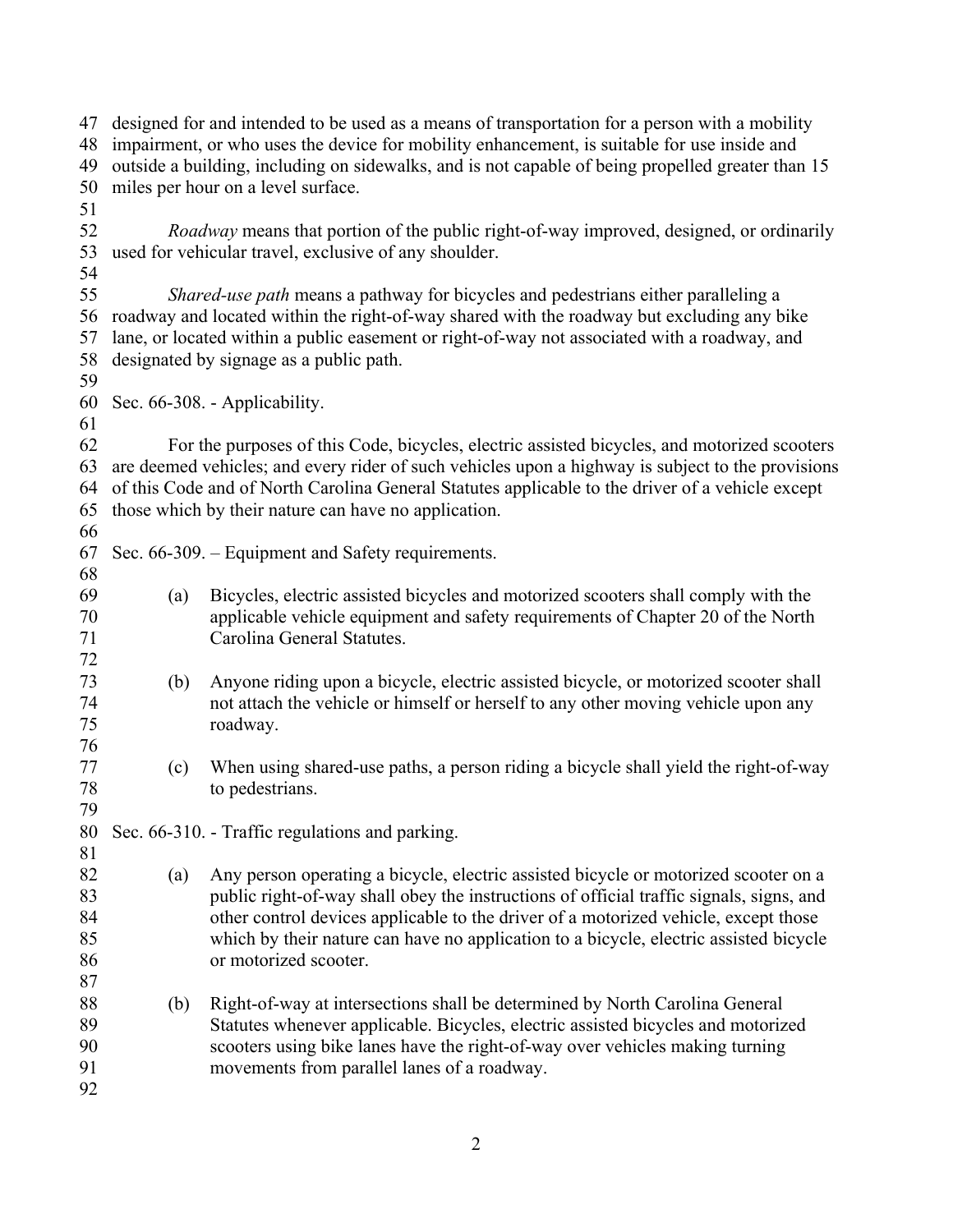| 93<br>94<br>95                                | (c) |     | Bicycles, electric assisted bicycles and motorized scooters may be walked subject to<br>all provisions of law applicable to pedestrians.                                                                                                                                                                                                                                                                                                                                                              |
|-----------------------------------------------|-----|-----|-------------------------------------------------------------------------------------------------------------------------------------------------------------------------------------------------------------------------------------------------------------------------------------------------------------------------------------------------------------------------------------------------------------------------------------------------------------------------------------------------------|
| 96<br>97<br>98<br>99<br>100<br>101            | (d) |     | The operator of a bicycle, electric assisted bicycle or a motorized scooter emerging<br>from an alley, driveway, or building shall, upon approaching a sidewalk, yield<br>right-of-way to all pedestrians in close proximity on such sidewalk, and upon<br>entering a roadway shall yield right-of-way to all approaching motorized vehicles<br>whose movement would be affected thereby.                                                                                                             |
| 102<br>103<br>104<br>105<br>106<br>107<br>108 | (e) |     | Whenever a lane of traffic on any roadway is indicated by pavement marking or by<br>a sign as being assigned as a bike lane, it is unlawful for the driver of a motorized<br>vehicle, except electric assisted bicycles or motorized scooters, to occupy such lane<br>for moving or parking, except that a driver may cross such lane to make a lawful<br>turning movement, yielding the right-of-way to riders of bicycles, electric assisted<br>bicycles or motorized scooters occupying such lane. |
| 109<br>110<br>111                             | (f) |     | It is prohibited for an operator of a bicycle, electric assisted bicycle or a motorized<br>scooter to park his or her vehicle in the following locations:                                                                                                                                                                                                                                                                                                                                             |
| 112<br>113<br>114<br>115                      |     | (1) | Directly on a pedestrian sidewalk unless there is an unobstructed pedestrian<br>corridor remaining of at least 4-feet, or the vehicle is parked inside a<br>designated, marked motorized scooter or bicycle parking area;                                                                                                                                                                                                                                                                             |
| 116<br>117<br>118<br>119                      |     | (2) | In a manner that blocks American with Disabilities Act (ADA)<br>accommodations, including curb ramps, braille signs, railings and signal push<br>buttons;                                                                                                                                                                                                                                                                                                                                             |
| 120<br>121<br>122                             |     | (3) | In front of, or blocking transit areas, including bus stops, shelters, passenger<br>waiting areas, and bus layover and staging zones, except within areas<br>approved by the City or public transit authority; or                                                                                                                                                                                                                                                                                     |
| 123<br>124<br>125<br>126<br>127               |     | (4) | In front of, or blocking street furniture, loading zones, entryways, driveways,<br>alleys, fire hydrants, or crosswalks; or city bicycle racks, as to motorized<br>scooters only.                                                                                                                                                                                                                                                                                                                     |
| 128<br>129                                    |     |     | Sec. 66-311. - Duty of parents or guardians.                                                                                                                                                                                                                                                                                                                                                                                                                                                          |
| 130<br>131<br>132                             |     |     | The parent of any minor child and the guardian of any minor ward shall not authorize or<br>knowingly permit any minor child or ward to violate any provisions of this division.                                                                                                                                                                                                                                                                                                                       |
| 133<br>134                                    |     |     | Sec. 66-312. - Motorized vehicles and shared-use paths.                                                                                                                                                                                                                                                                                                                                                                                                                                               |
| 135<br>136<br>137<br>138                      | (a) |     | No person shall drive any motorized vehicle upon any shared-use path except at<br>public street intersections or to enter a driveway. No person shall drive across a<br>shared-use path as permitted by this section except after yielding right-of-way to all<br>bicycles and pedestrians on the path.                                                                                                                                                                                               |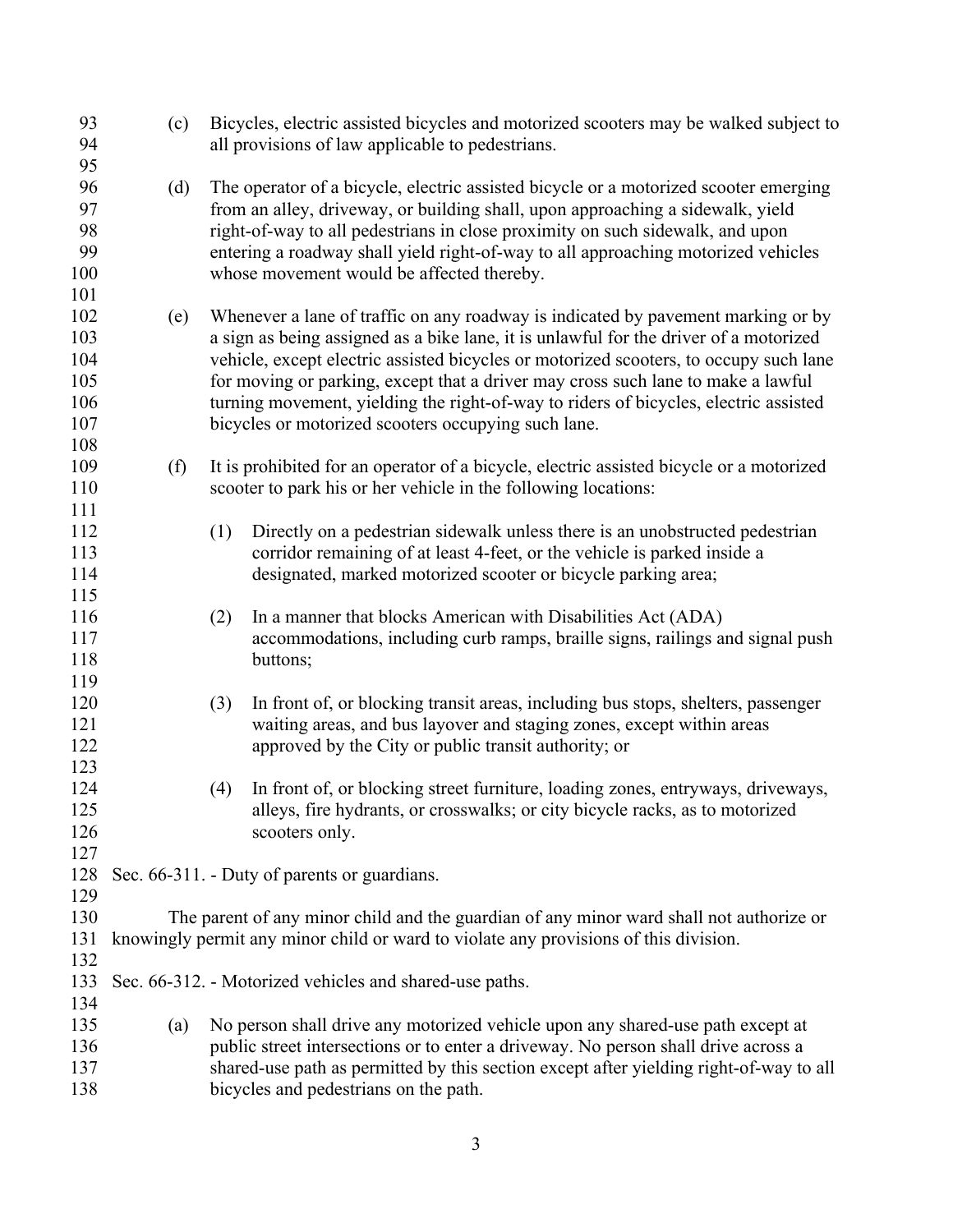| 139        |           |                                                                                                                                                                                  |
|------------|-----------|----------------------------------------------------------------------------------------------------------------------------------------------------------------------------------|
| 140        | (b)       | This section shall not apply to law enforcement officers or city maintenance staff                                                                                               |
| 141        |           | while in discharge of their official duties.                                                                                                                                     |
| 142        |           |                                                                                                                                                                                  |
| 143        |           | Sec. 66-313. - Enforcement.                                                                                                                                                      |
| 144        |           |                                                                                                                                                                                  |
| 145        |           | If any person violates an ordinance of the city regulating the operation of a bicycle,                                                                                           |
| 146        |           | electric assisted bicycle or motorized scooter, he or she shall be responsible for an infraction and                                                                             |
| 147        |           | shall be required to pay a penalty of no more than \$50.00.                                                                                                                      |
| 148        |           |                                                                                                                                                                                  |
| 149        |           | Sec. 66-314. - Reserved.                                                                                                                                                         |
| 150        |           |                                                                                                                                                                                  |
| 151        |           |                                                                                                                                                                                  |
| 152        |           | <b>SECTION 2.</b> Article VII of Chapter 50 (PUBLIC TRANSPORTATION AND AVIATION) of                                                                                              |
| 153        |           | the City Code is revised as follows:                                                                                                                                             |
| 154        |           |                                                                                                                                                                                  |
| 155        |           | ARTICLE VII. - SHARED ACTIVE TRANSPORTATION SYSTEMS                                                                                                                              |
| 156        |           |                                                                                                                                                                                  |
| 157        |           | Sec. 50-461. - Adoption of definitions in general statutes.                                                                                                                      |
| 158        |           |                                                                                                                                                                                  |
| 159<br>160 |           | The definitions of the following words set out in N.C.G.S. 20-4.01, as amended from<br>time to time, are adopted as part of this article: electric assisted bicycle and vehicle. |
| 161        |           |                                                                                                                                                                                  |
| 162        |           | Sec. 50-462. - Definitions.                                                                                                                                                      |
| 163        |           |                                                                                                                                                                                  |
| 164        |           | The following words, terms and phrases, when used in this article, have the meaning                                                                                              |
| 165        |           | ascribed to them in this section, except where the context clearly indicates a different meaning:                                                                                |
| 166        |           |                                                                                                                                                                                  |
| 167        |           | <i>Bicycle</i> means a non-motorized vehicle with two or three wheels in tandem, a steering                                                                                      |
| 168        |           | handle, one or two saddle seats, and pedals by which the vehicle is propelled.                                                                                                   |
| 169        |           |                                                                                                                                                                                  |
| 170        |           | <i>Customer</i> means a person that rents or operates a shared device from a shared active                                                                                       |
| 171        |           | transportation system permittee.                                                                                                                                                 |
| 172        |           |                                                                                                                                                                                  |
| 173        |           | Device operating area means the right-of-way where operation of a shared device is                                                                                               |
| 174        |           | authorized by City Code and a specific permit.                                                                                                                                   |
| 175        |           |                                                                                                                                                                                  |
| 176        |           | <i>Department</i> means the city's transportation department.                                                                                                                    |
| 177        |           |                                                                                                                                                                                  |
| 178        |           | Director means the director of the city's transportation department, or the director's                                                                                           |
| 179        | designee. |                                                                                                                                                                                  |
| 180        |           |                                                                                                                                                                                  |
| 181        |           |                                                                                                                                                                                  |
| 182        |           | Motorized scooter means a vehicle that is steered by a steering handle, designed to be                                                                                           |
| 183        |           | stood upon by the operator while the vehicle is in operation, and powered by a motor capable of                                                                                  |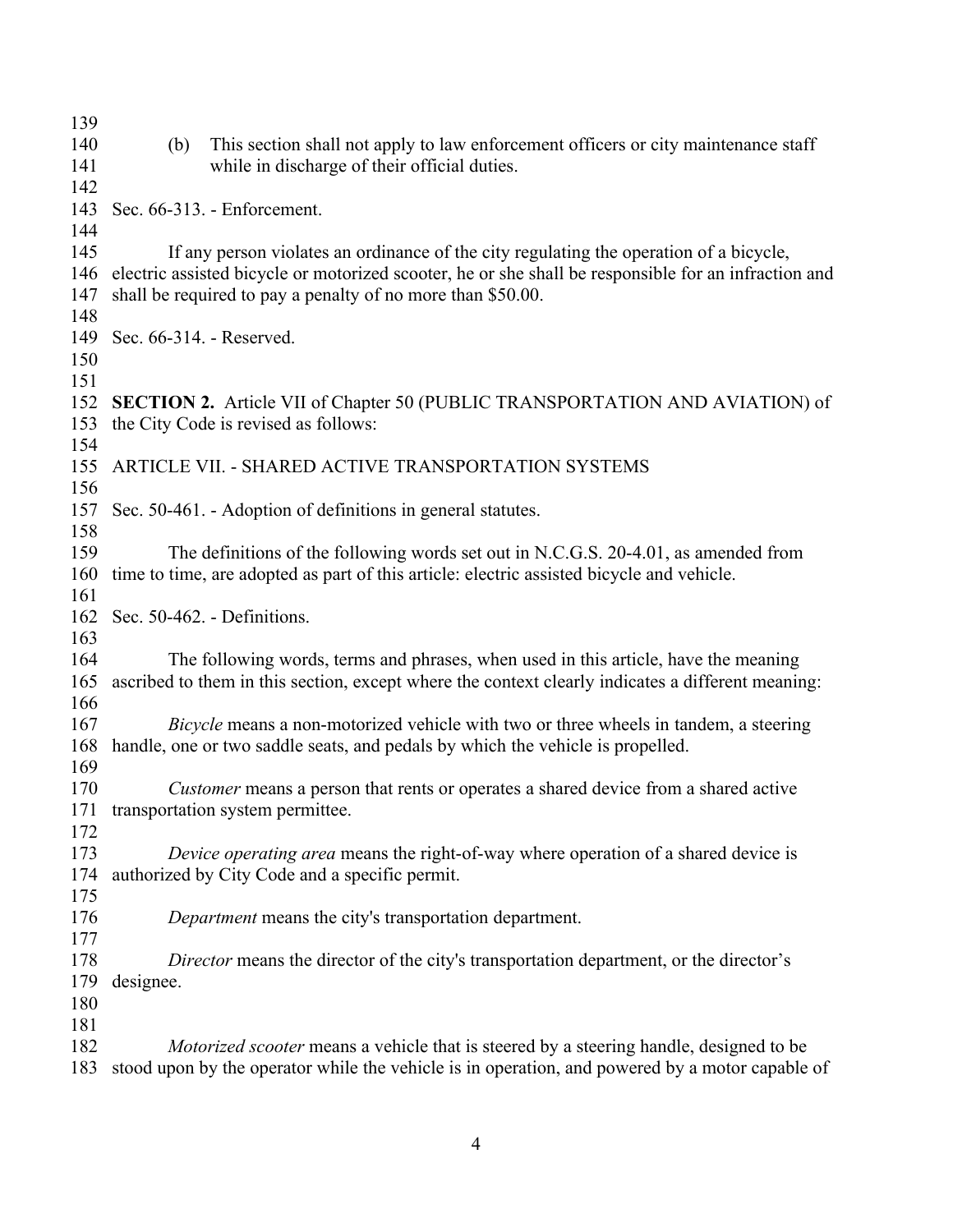| 184<br>185<br>186               | propelling the vehicle at a speed no greater than 20 miles per hour on a level surface; and whose<br>wheels have diameters of ten inches or less.                                                                                                                                                                                                                                                             |  |  |  |  |  |
|---------------------------------|---------------------------------------------------------------------------------------------------------------------------------------------------------------------------------------------------------------------------------------------------------------------------------------------------------------------------------------------------------------------------------------------------------------|--|--|--|--|--|
| 187<br>188                      | Operate means, when used in direct reference to a shared device, to use the shared device<br>for transportation. Operate includes to park a shared device.                                                                                                                                                                                                                                                    |  |  |  |  |  |
| 189<br>190<br>191               | <i>Permit</i> means a permit issued by the department pursuant to this article for a permittee to<br>conduct a shared active transportation system.                                                                                                                                                                                                                                                           |  |  |  |  |  |
| 192<br>193<br>194               | <i>Permittee</i> is any person that conducts a shared active transportation system.                                                                                                                                                                                                                                                                                                                           |  |  |  |  |  |
| 195<br>196<br>197               | <i>Rebalance</i> means to move shared devices from one location to another, generally for the<br>purpose of avoiding having too many devices in one location or fulfilling another requirement of<br>the permit or this Article.                                                                                                                                                                              |  |  |  |  |  |
| 198<br>199<br>200<br>201<br>202 | <i>Right-of-way</i> means the area in the city in which the public, the city, or the state owns a<br>property interest and which includes areas open for use by the public for vehicle or pedestrian<br>travel. Right-of-way includes the following, if they satisfy the foregoing definition: public street,<br>highway, bridge, alley, bike lane, sidewalk, pedestrian way, trail, path, median, gutter, or |  |  |  |  |  |
| 203<br>204<br>205               | shoulder.<br>Roadway means that portion of the public right-of-way improved, designed, or ordinarily<br>used for vehicular travel, exclusive of any shoulder.                                                                                                                                                                                                                                                 |  |  |  |  |  |
| 206<br>207<br>208<br>209<br>210 | Shared active transportation system (SATS) means a business that provides one or more<br>shared devices for rentals where, by design of the permittee, the shared devices are intended to<br>be parked in a device operating area, but not connected to a dedicated docking station, when not<br>rented by a customer.                                                                                        |  |  |  |  |  |
| 211<br>212<br>213               | Shared device means bicycle, electric assisted bicycle, or motorized scooter rented by a<br>permittee to customers through a SATS.                                                                                                                                                                                                                                                                            |  |  |  |  |  |
| 214<br>215<br>216<br>217<br>218 | Shared-use path means a pathway for bicycles and pedestrians either paralleling a<br>roadway and located within the right-of-way shared with the roadway but excluding any bike<br>lane, or located within a public easement or right-of-way not associated with a roadway, and<br>designated by signage as a public path.                                                                                    |  |  |  |  |  |
| 219<br>220<br>221               | Sec. 50-463. - Authorization.                                                                                                                                                                                                                                                                                                                                                                                 |  |  |  |  |  |
| 222<br>223                      | Unlawful to operate SATS without authorization. It is unlawful for any person to conduct<br>a shared active transportation system within the city except pursuant to this article.                                                                                                                                                                                                                            |  |  |  |  |  |
| 224<br>225<br>226               | Sec. 50-464. - Permits required; issuance; authority of director; nature of permits.                                                                                                                                                                                                                                                                                                                          |  |  |  |  |  |
| 227<br>228<br>229               | No person may conduct a SATS in the city who does not hold a valid permit. A<br>(a)<br>permit will be issued if the department finds that the application meets the<br>requirements of this article for issuance of the permit, including payment of                                                                                                                                                          |  |  |  |  |  |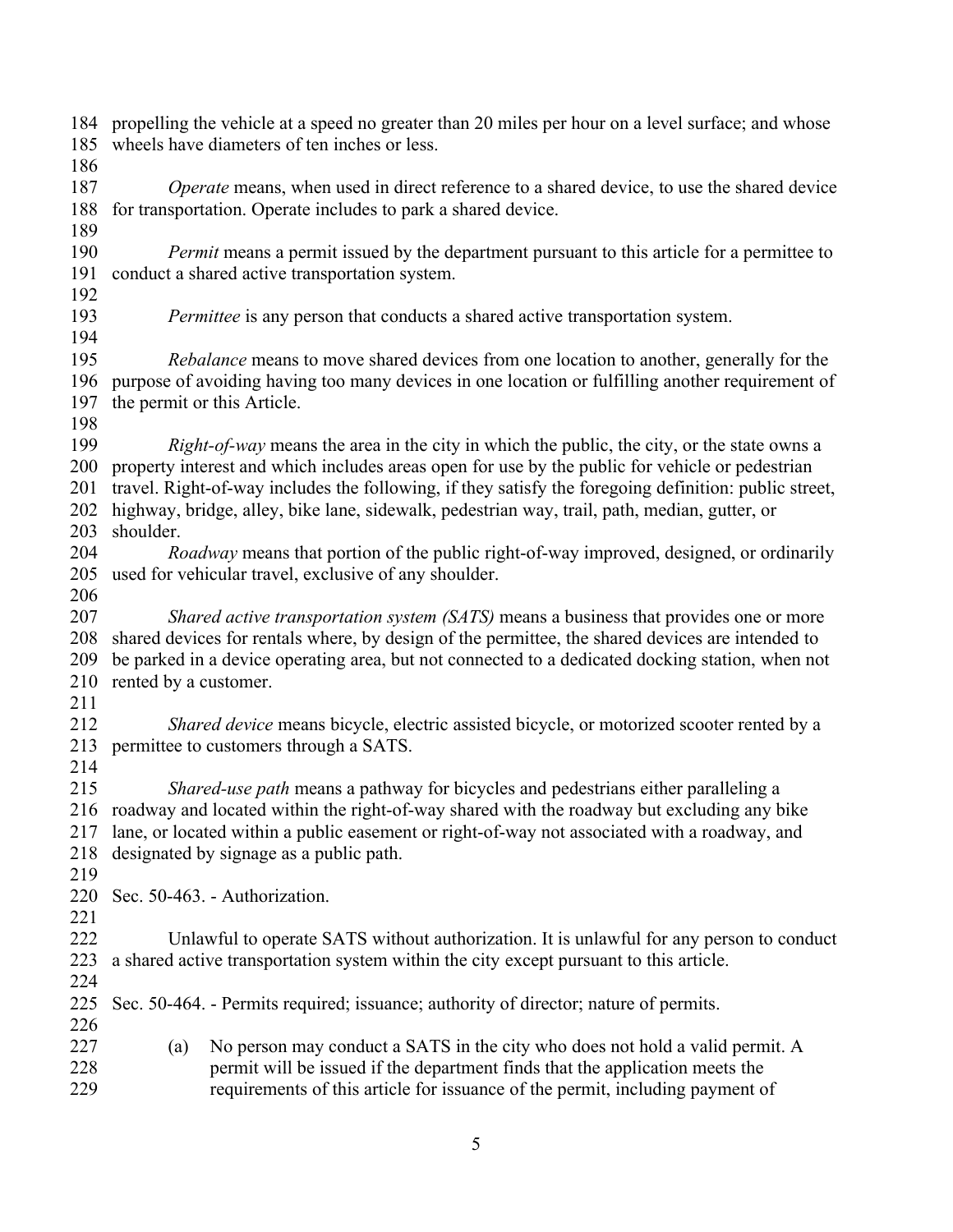| 230<br>231<br>232<br>233                                           |     | applicable fees, which shall be set from time to time by city council. Permits will be<br>effective for a period of one year and are renewable subject to the same standards of<br>review as for the initial permit.                                                                                                                                                                                                                                                                                                                                                                                                                                                                                                                                                     |
|--------------------------------------------------------------------|-----|--------------------------------------------------------------------------------------------------------------------------------------------------------------------------------------------------------------------------------------------------------------------------------------------------------------------------------------------------------------------------------------------------------------------------------------------------------------------------------------------------------------------------------------------------------------------------------------------------------------------------------------------------------------------------------------------------------------------------------------------------------------------------|
| 234<br>235<br>236<br>237<br>238<br>239<br>240                      | (b) | The director is authorized to limit the total citywide number of shared devices,<br>including the mix of shared devices, within device operating areas and to write<br>terms and conditions in individual permits as appropriate to effectuate this article,<br>including adjusting the mix of shared devices and fleet size of a permittee in order<br>to (1) maintain the integrity of the city's entire transportation system; (2) keep<br>rights-of-way free and clear of unnecessary obstructions; and (3) protect the health,<br>safety, and welfare of the citizens of the city.                                                                                                                                                                                  |
| 241<br>242<br>243<br>244                                           | (c) | A permit does not grant exclusive rights to operate a shared active transportation<br>system in device operating areas.                                                                                                                                                                                                                                                                                                                                                                                                                                                                                                                                                                                                                                                  |
| 245<br>246                                                         | (d) | Each permittee shall comply with its permit.                                                                                                                                                                                                                                                                                                                                                                                                                                                                                                                                                                                                                                                                                                                             |
| 247<br>248                                                         |     | Sec. 50-465. – Shared device equipment and requirements.                                                                                                                                                                                                                                                                                                                                                                                                                                                                                                                                                                                                                                                                                                                 |
| 249<br>250<br>251                                                  | (a) | Permittees shall provide, on every shared device, contact information of the<br>permittee including the website and phone number.                                                                                                                                                                                                                                                                                                                                                                                                                                                                                                                                                                                                                                        |
| 252<br>253                                                         | (b) | All shared devices must be equipped with technology, such as GPS, that allows the<br>shared device to be located and tracked by the permittee at all times.                                                                                                                                                                                                                                                                                                                                                                                                                                                                                                                                                                                                              |
| 254<br>255<br>256                                                  | (c) | Permittees shall see that every shared device prominently displays a unique and<br>easily read serial number or other identifier.                                                                                                                                                                                                                                                                                                                                                                                                                                                                                                                                                                                                                                        |
| 257<br>258<br>259                                                  |     | Sec. 50-466. - Operation of SATS.                                                                                                                                                                                                                                                                                                                                                                                                                                                                                                                                                                                                                                                                                                                                        |
| 260<br>261<br>262<br>263<br>264<br>265<br>266<br>267<br>268<br>269 | (a) | A permit is valid for conducting a SATS within device operating areas only, and<br>with the consent of the owner or lawful occupant on other real property. It is<br>unlawful to operate a shared device on any real property outside device operating<br>areas without consent of the property's owner or lawful occupant. Each permittee<br>shall have at all times the ability to discover when its shared devices are operated<br>outside device operating areas and to communicate electronically that information<br>to customers who have operated a shared device outside device operating areas.<br>Permittees shall communicate to customers when, at the end of operating a trip, that<br>the shared device has been operated outside device operating areas. |
| 270<br>271<br>272                                                  | (b) | Permittees shall not restrict the operation of shared devices to only certain<br>geographical areas of the city unless approved by the city.                                                                                                                                                                                                                                                                                                                                                                                                                                                                                                                                                                                                                             |
| 273<br>274<br>275                                                  | (c) | Permittees shall not discriminate against low and moderate income persons in<br>connection with permitted activities and conducting its SATS in the city. Permittees<br>must deploy and maintain a sufficient number of shared devices to satisfy customer                                                                                                                                                                                                                                                                                                                                                                                                                                                                                                               |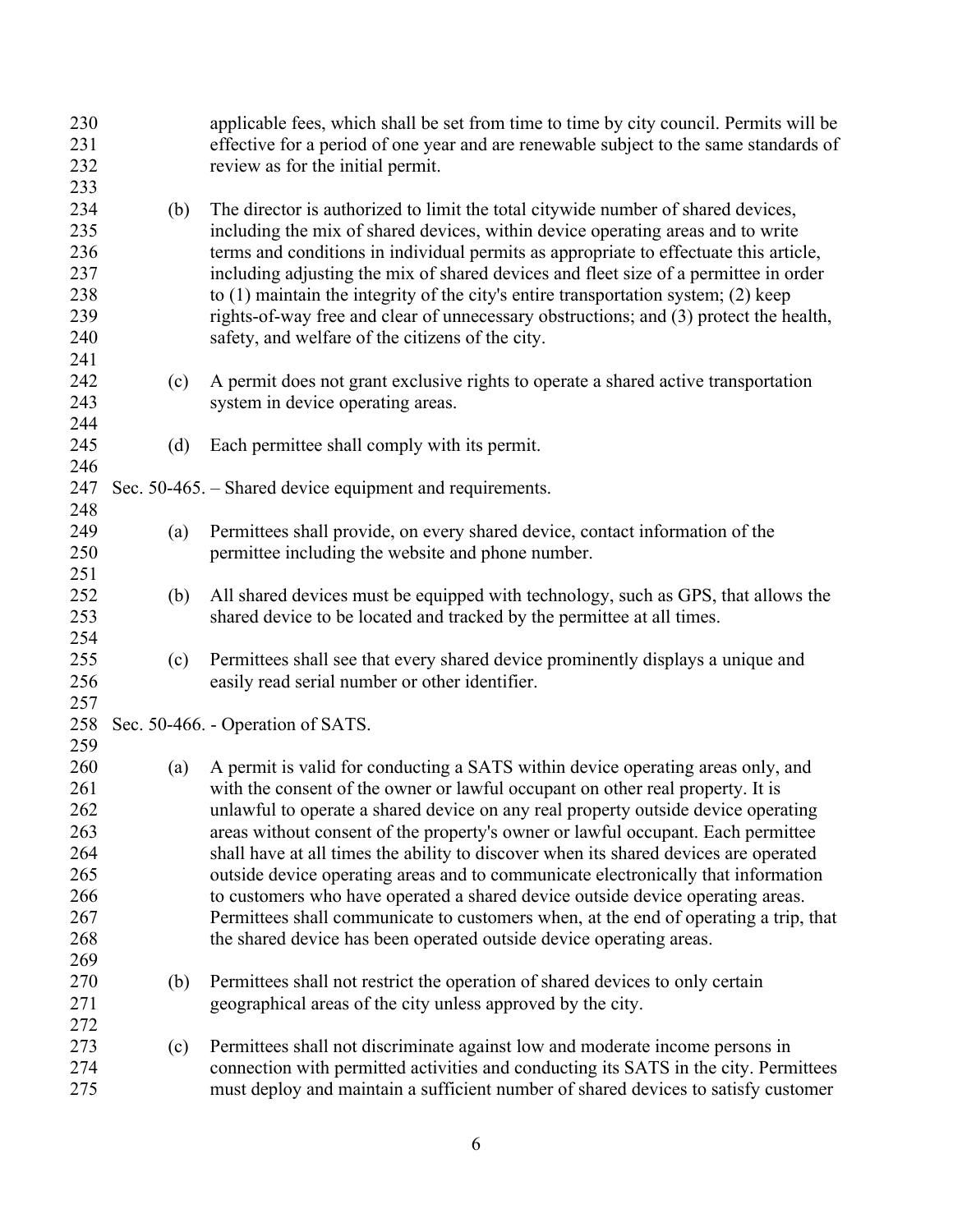| 276<br>277                      |     |     | demand within census tracts of low and moderate income areas of the city as<br>defined in the permit.                                                                                                                                                                                                                                                                                                                       |
|---------------------------------|-----|-----|-----------------------------------------------------------------------------------------------------------------------------------------------------------------------------------------------------------------------------------------------------------------------------------------------------------------------------------------------------------------------------------------------------------------------------|
| 278<br>279<br>280               | (d) |     | Each permittee shall implement programs to reduce barriers to low-income persons<br>to rent its shared devices by providing diverse payment options, including options                                                                                                                                                                                                                                                      |
| 281<br>282<br>283<br>284        |     |     | for persons with neither a smart phone nor a credit card to rent its shared device.<br>These options shall be made accessible to low-income persons at multiple locations<br>within the permittee's area of operation.                                                                                                                                                                                                      |
| 285<br>286                      |     |     | Sec. 50-467. - Permittee communication with customers.                                                                                                                                                                                                                                                                                                                                                                      |
| 287<br>288<br>289               | (a) |     | Permittees shall include substantially the following information for prospective<br>customers on the permittee's mobile app and web site, and also displayed on the<br>shared device for which the information is applicable:                                                                                                                                                                                               |
| 290<br>291<br>292               |     | (1) | Persons operating bicycles and electric assisted bicycles are encouraged to<br>wear helmets.                                                                                                                                                                                                                                                                                                                                |
| 293<br>294<br>295               |     | (2) | Persons operating motorized scooters must be at least 16 years old and wear a<br>helmet.                                                                                                                                                                                                                                                                                                                                    |
| 296<br>297<br>298               |     | (3) | NC law requires persons operating the device to follow applicable traffic laws.                                                                                                                                                                                                                                                                                                                                             |
| 299<br>300<br>301               |     | (4) | City ordinance prohibits operating the device on sidewalks except for parking<br>the vehicle.                                                                                                                                                                                                                                                                                                                               |
| 302<br>303<br>304               |     | (5) | Operating electric assisted bicycles and motorized scooters is prohibited on<br>shared-use paths.                                                                                                                                                                                                                                                                                                                           |
| 305<br>306<br>307<br>308        | (b) |     | Permittees shall adopt and implement programs to educate customers on how to<br>safely operate shared devices, including knowledge of laws applicable to operating<br>a shared device in the city.                                                                                                                                                                                                                          |
| 309<br>310<br>311<br>312<br>313 | (c) |     | Permittees shall communicate to prospective customers sufficient information on<br>charges that may be made, including rates and dollar amounts of fees, including<br>rental charges, minimum charges, maximum charges, charges for additional time,<br>and charges for overage periods. If charges may be based on time or distance,<br>information on the rate per minute, hour, mile, or other applicable time period or |
| 314<br>315<br>316<br>317        |     |     | distance shall also be provided. Permittees shall communicate to customers diverse<br>payment options and alternatives that neither require a smart phone nor a credit card<br>to rent its shared device.                                                                                                                                                                                                                   |
| 318<br>319<br>320               | (d) |     | Permittees shall have a 24-hour phone number and support email address for<br>customers to report safety concerns and complaints, and to ask questions.                                                                                                                                                                                                                                                                     |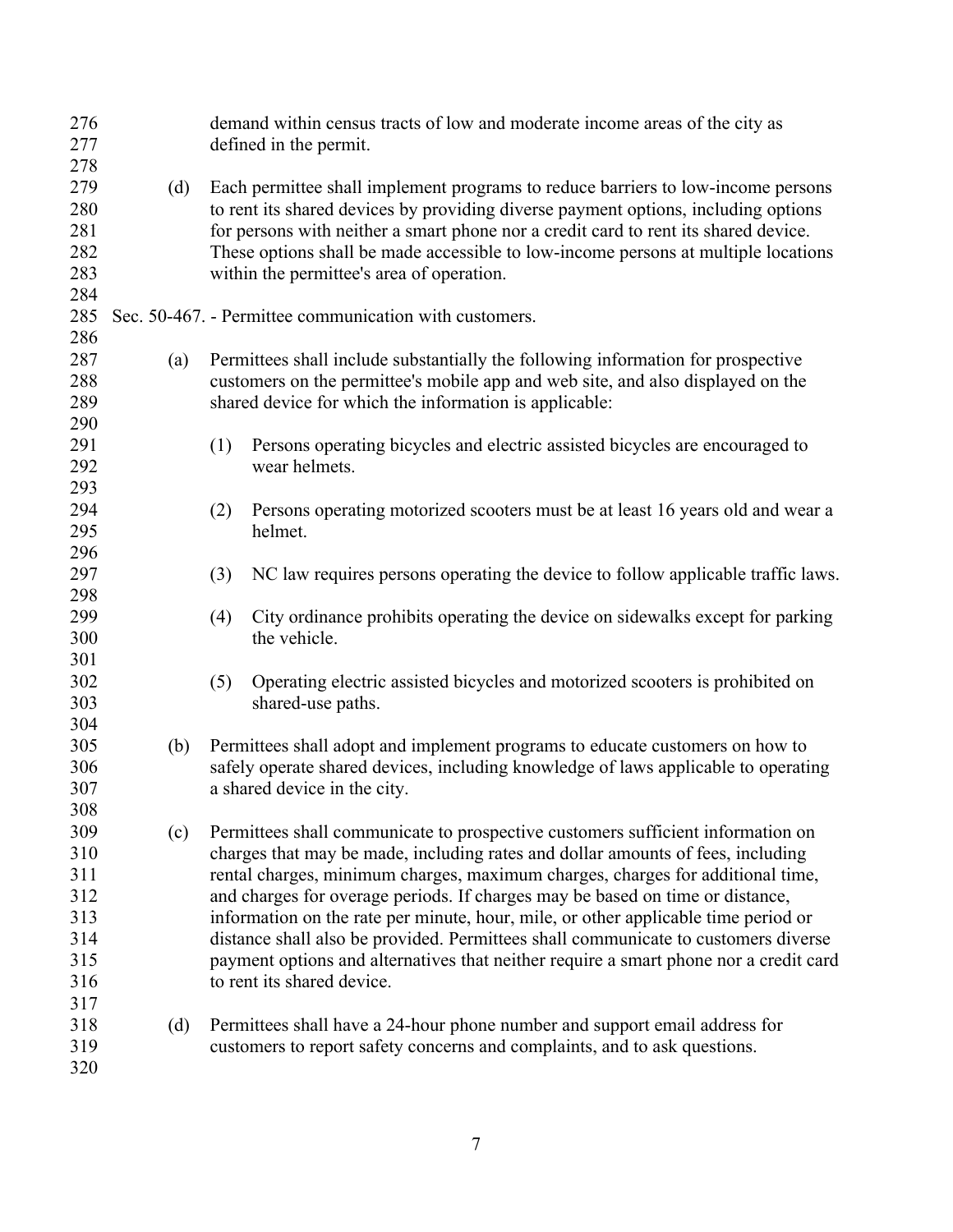| 321 | (e) | Permittee shall communicate to its customers how and where to park a shared             |
|-----|-----|-----------------------------------------------------------------------------------------|
| 322 |     | device in a manner required by this article, including the prohibited parking           |
| 323 |     | locations listed under City Code section 66-310 (f).                                    |
| 324 |     |                                                                                         |
| 325 | (f) | All communications required by this article to be made by a permittee to                |
| 326 |     | prospective customers and customers shall be in clear, plain English and displayed      |
| 327 |     | in a sufficiently prominent way that the communication is obvious.                      |
| 328 |     |                                                                                         |
| 329 |     | Sec. 50-468. - Insurance, indemnification, security, and liability.                     |
| 330 |     |                                                                                         |
| 331 | (a) | At all times when conducting a SATS, a permittee shall maintain insurance in effect     |
| 332 |     | and provide proof of such insurance, both as required by the department.                |
| 333 |     |                                                                                         |
| 334 | (b) | Every permittee shall defend and indemnify the city from and against all claims and     |
| 335 |     | liabilities that arise from the acts and omissions of the permittee and its customers   |
| 336 |     | in device operating areas, to the extent the acts and omissions relate to the operation |
| 337 |     |                                                                                         |
|     |     | of shared devices.                                                                      |
| 338 |     |                                                                                         |
| 339 | (c) | Permittees shall provide the city with a performance bond, or other security            |
| 340 |     | acceptable to the director, in an amount determined by the director to be sufficient    |
| 341 |     | to cover the obligations of the permittee under the permit. The form of the bond is     |
| 342 |     | subject to approval by the department after it consults the city attorney, and shall be |
| 343 |     | executed by one or more surety companies legally authorized to do business in the       |
| 344 |     | State of North Carolina. The bond shall guarantee the performance of all the            |
| 345 |     | obligations of the permittee under its permit. If the amount of the bond is set         |
| 346 |     | according to the number of deployed shared devices, when a permittee intends to         |
| 347 |     | increase the number of deployed devices, the permittee shall submit a revised           |
| 348 |     | performance bond, or other security acceptable to the director, before the additional   |
| 349 |     | shared devices may be deployed.                                                         |
| 350 |     |                                                                                         |
| 351 | (d) | Each permittee shall be responsible for the costs of repair to public property          |
| 352 |     | damaged by its customers' use of its shared devices.                                    |
| 353 |     |                                                                                         |
| 354 |     | Sec. 50-469. - Parking, placement, rebalancing, and removing of shared devices.         |
| 355 |     |                                                                                         |
| 356 | (a) | Shared devices shall not be parked in a way that may impede the regular flow of         |
| 357 |     | vehicular and pedestrian travel in device operating areas or otherwise cause a          |
| 358 |     | violation of the City Code, including this article. The permittee shall remove or re-   |
| 359 |     | park every one of its shared devices that is parked in violation of the permit or the   |
| 360 |     | City Code in accordance with the following:                                             |
| 361 |     |                                                                                         |
| 362 |     | During the time period of 6:00 a.m. to 6:00 p.m. on weekdays, not including<br>(1)      |
| 363 |     | legal holidays, the permittee shall remove or re-park within two hours of               |
| 364 |     | receiving notice from any person or by the department via mobile or other               |
| 365 |     | web application, email, or phone number.                                                |
| 366 |     |                                                                                         |
|     |     |                                                                                         |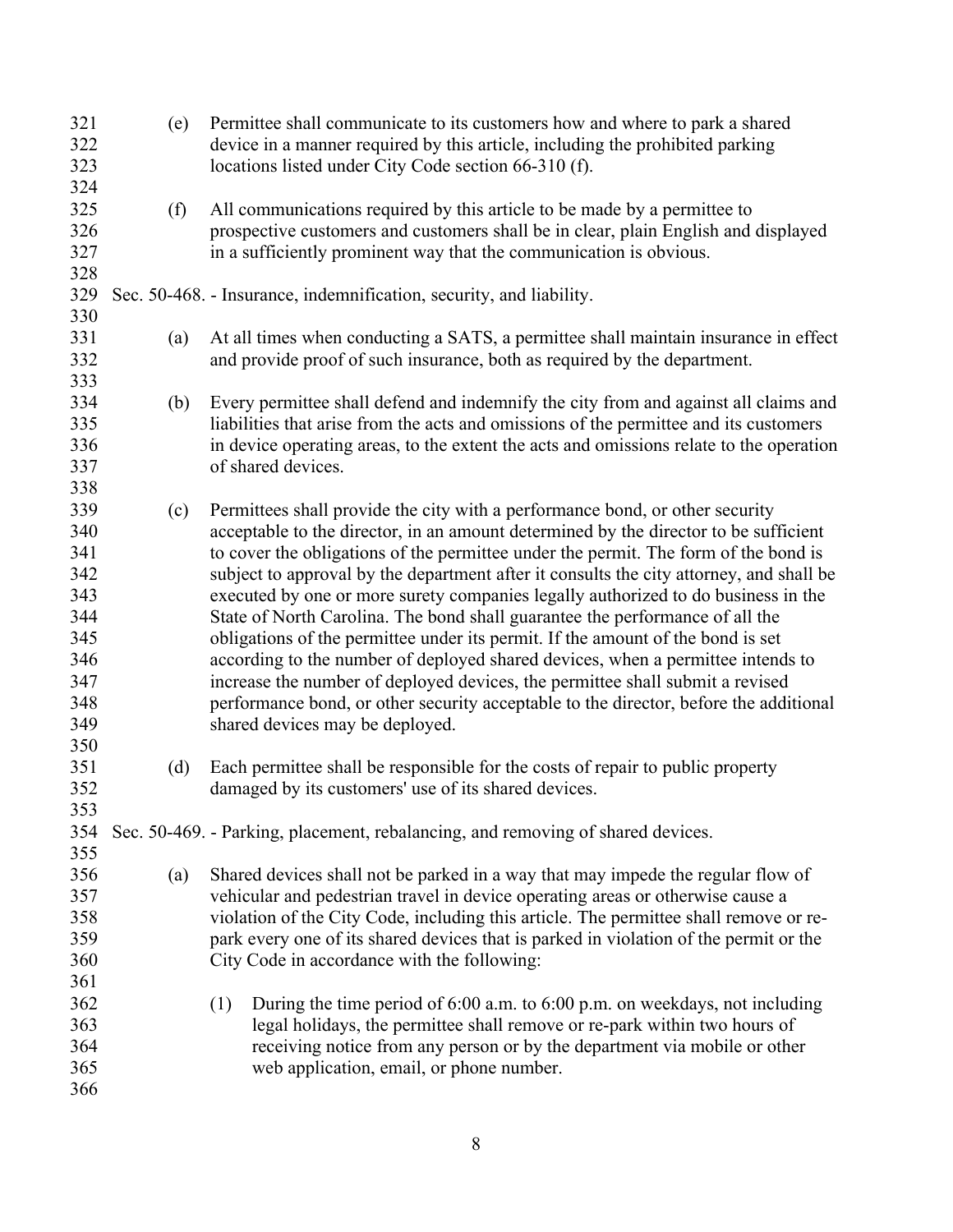| 367<br>368<br>369<br>370               |     | (2)<br>During all other times, the permittee shall remove or re-park within 12 hours<br>of receiving notice from any person or by the department via mobile or other<br>web application, email or phone number.                                                                                                                                                      |
|----------------------------------------|-----|----------------------------------------------------------------------------------------------------------------------------------------------------------------------------------------------------------------------------------------------------------------------------------------------------------------------------------------------------------------------|
| 371<br>372<br>373<br>374<br>375        | (b) | At any time the city may make it unlawful to park shared devices in specific<br>locations or portions of device operating areas or public property by action of the<br>city council or as provided in division 2 (powers and duties of city manager) of<br>article II of chapter 66 (traffic and parking) of the City Code.                                          |
| 376<br>377<br>378                      | (c) | Permittees shall remove every bicycle and electric assisted bicycle before it is<br>parked in the same location for more than seven consecutive days.                                                                                                                                                                                                                |
| 379<br>380<br>381                      | (d) | Permittees shall remove every motorized scooter before it is parked in the same<br>location for more than 72 consecutive hours.                                                                                                                                                                                                                                      |
| 382<br>383<br>384<br>385<br>386        | (e) | Permittees shall not deploy a shared device that is inoperable or unsafe to operate.<br>Permittees shall remove from device operating areas within 24 hours of notice any<br>inoperable shared device, any shared device that is not safe to operate, or any<br>shared device unavailable to rent by the permittee.                                                  |
| 387<br>388<br>389<br>390<br>391        | (f) | Each permittee shall remove and secure its entire fleet of shared devices from<br>device operating areas for all time periods for which the National Weather Service<br>or its successor agency forecasts (i) sustained winds of 40 mph or higher for one<br>hour or more, or (ii) wind gusts of 58 mph or higher for any duration in the city.                      |
| 392<br>393<br>394<br>395<br>396        | (g) | Each permittee shall compensate the city for the costs incurred by the city in<br>removing and storing its shared devices that have been improperly parked or<br>rebalanced, including under the circumstances where a permittee fails to remove its<br>shared devices in violation of its permit or in case its permit is terminated or<br>otherwise not in effect. |
| 397<br>398<br>399<br>400<br>401<br>402 | (h) | Permittees shall provide the department with contact information so that it can order<br>rebalancing. The city has the right to determine specific locations for rebalancing<br>shared devices, as well as times when the shared devices must be removed from<br>device operating areas.                                                                             |
| 403<br>404<br>405<br>406               | (i) | If the city relocates or removes a permittee's shared devices because of a violation<br>of a permit or this article, the permittee shall pay a fee in an amount set from time to<br>time by city council.                                                                                                                                                            |
| 407                                    |     | Sec. 50-470. - Reporting.                                                                                                                                                                                                                                                                                                                                            |
| 408<br>409<br>410<br>411<br>412        | (a) | Each permittee shall provide the city, or to such other persons that the city may<br>specify, with data regarding customers and shared device trips, in the format and<br>timeline specified by the director. The data shall include real-time availability data<br>for all devices, archival trip data for all devices including the frequency and                  |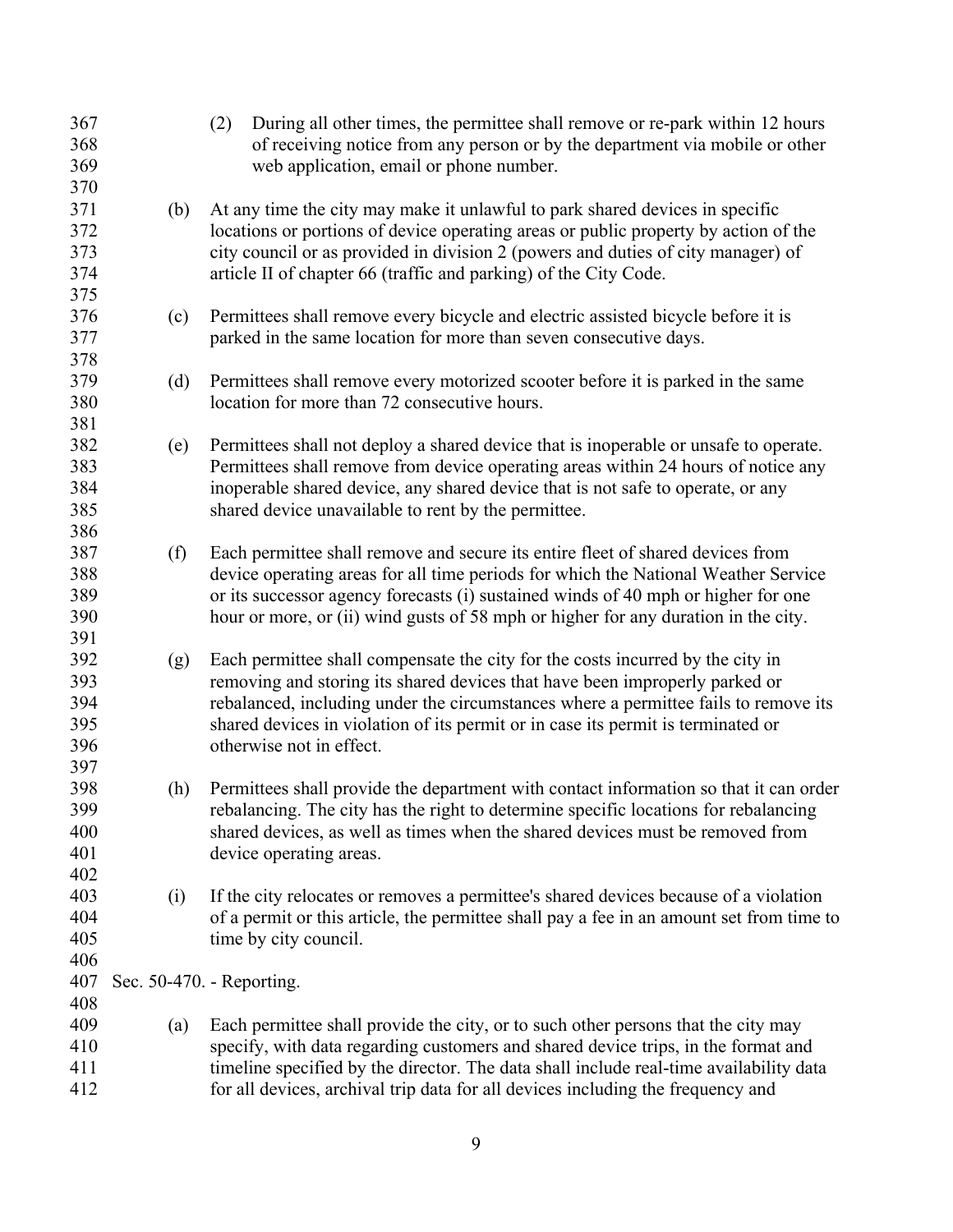| 413<br>414<br>415<br>416<br>417<br>418               |     |         | location of shared device trips during the permit period, including identification of<br>the shared device by type. This data will be used to support safe, equitable, and<br>effective management of the shared active transportation system throughout the<br>city. The permittee shall communicate to prospective customers that this data will<br>be collected and shared with the city.                                                                                                                      |
|------------------------------------------------------|-----|---------|-------------------------------------------------------------------------------------------------------------------------------------------------------------------------------------------------------------------------------------------------------------------------------------------------------------------------------------------------------------------------------------------------------------------------------------------------------------------------------------------------------------------|
| 419<br>420<br>421<br>422<br>423                      | (b) |         | Each permittee shall compile, for all of its shared devices deployed in the city,<br>records of collisions or accidents reported to the permittee, the police, or the NC<br>Department of Motor Vehicles, and records of maintenance and repair. Records<br>shall be shared with the city when and in the manner required by the permit.                                                                                                                                                                          |
| 424<br>425                                           |     |         | Sec. 50-471. - Revocation or non-renewal of permit; review of decisions.                                                                                                                                                                                                                                                                                                                                                                                                                                          |
| 426<br>427<br>428<br>429<br>430<br>431               | (a) |         | Revocation or non-renewal; grounds and procedure for revocation or non-renewal.<br>The director may, (i) at any time, revoke any permit issued to a permittee or (ii)<br>refuse to renew a permit issued to a permittee under this article and require that<br>permittee remove its entire fleet of shared devices from city designated areas, if the<br>director finds:                                                                                                                                          |
| 432<br>433<br>434                                    |     | (1)     | Fraud, misrepresentation, or a knowingly false statement with respect to a<br>material fact in the permit application or permit renewal application;                                                                                                                                                                                                                                                                                                                                                              |
| 435<br>436                                           |     | (2)     | The permittee or the permittee's agent or employee violated this article or the<br>terms of the permit;                                                                                                                                                                                                                                                                                                                                                                                                           |
| 437<br>438<br>439<br>440<br>441<br>442<br>443<br>444 |     | (3)     | The permittee's customers operate the shared devices in such a manner as to<br>create unsafe traffic conditions, cause a breach of the peace or public<br>nuisance, violate any applicable law, or interfere with the rights of property<br>owners abutting the right-of-way, and such operation is done to such an extent<br>that the health, safety, and welfare of the citizens or their property is at<br>substantial risk if the permit is allowed to continue in effect;                                    |
| 445<br>446<br>447<br>448<br>449<br>450<br>451<br>452 |     |         | Except in case of emergency or impracticality, before revoking the permit or<br>denying renewal of a permit, the director shall give reasonable notice to the<br>permittee and an opportunity to be heard. A permit may be revoked or permit<br>renewal denied pursuant to this section even if the person making the findings<br>pursuant to this section had made a contrary finding before the permit was issued or<br>renewed, regardless of whether the facts upon which the finding is made had<br>changed. |
| 453<br>454                                           | (b) | Notice. |                                                                                                                                                                                                                                                                                                                                                                                                                                                                                                                   |
| 455<br>456<br>457<br>458                             |     | (1)     | The director shall cause a written notice of the revocation or denial of renewal<br>to be served on the permittee by first-class mail, email or other electronic<br>means, or fax, to the address or number shown on the permit application, or<br>by any method allowed by law for service of a summons in a civil action. The                                                                                                                                                                                   |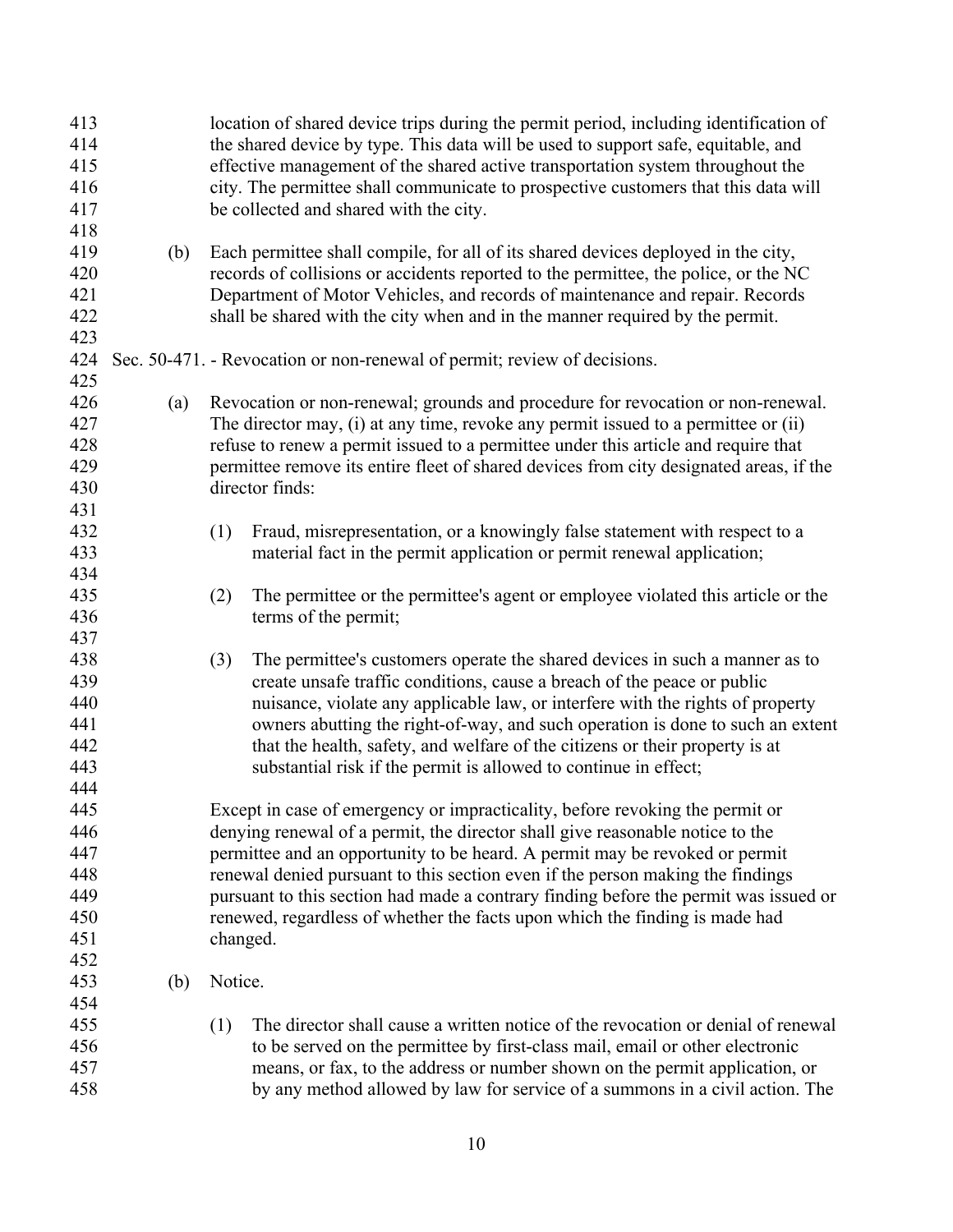| 459 |     | person serving the notice may be any person who is 18 years or older,                     |
|-----|-----|-------------------------------------------------------------------------------------------|
| 460 |     | including the director.                                                                   |
| 461 |     |                                                                                           |
| 462 |     | If the director finds that time before a proposed hearing is insufficient to allow<br>(2) |
| 463 |     | service in accordance with subsection (1), the director may, as an alternative            |
| 464 |     | to the means listed in subsection $(1)$ , notify the permittee by telephone of the        |
| 465 |     | grounds for revocation or denial of renewal and of the right to appeal,                   |
| 466 |     | provided a written notice is also sent in accordance with subsection (1) on or            |
| 467 |     | before the next day that is not a holiday.                                                |
| 468 |     |                                                                                           |
| 469 |     | The notice described in subsection (1) shall set forth a brief statement of the<br>(3)    |
| 470 |     | grounds for revocation or denial of renewal and of the right to appeal.                   |
| 471 |     |                                                                                           |
| 472 |     | (4)<br>The director shall see that a written record is made to show: compliance with      |
| 473 |     | this section (b).                                                                         |
| 474 |     |                                                                                           |
| 475 | (c) | Retention of fees; waiting period. If the city revokes a permit, the city shall retain    |
| 476 |     | the fee, if any, paid for the permit. In the case of a denial of a permit renewal, the    |
| 477 |     | city shall either not accept the renewal fee or return the renewal fee to the permittee.  |
| 478 |     | The person whose permit is revoked or renewal denied for grounds stated in                |
| 479 |     | subsection (a)(1), (a)(2), or (a)(3), regardless of whether additional grounds existed,   |
| 480 |     | shall not be issued a permit under the same section of this article for the remainder     |
| 481 |     | of the time for which the revoked permit had been issued or, in the case of a denial      |
| 482 |     | of a permit renewal, for the term of the renewal period. The director shall use           |
| 483 |     | reasonable judgment in deciding whether two applicants are the same so that, for          |
| 484 |     | example, technical changes in the applicant, or where the applicant one year is a         |
| 485 |     |                                                                                           |
| 486 |     | corporation and the next year it is an affiliate or subsidiary of the same corporation,   |
|     |     | may be disregarded.                                                                       |
| 487 |     |                                                                                           |
| 488 | (d) | Review of decisions. If the director denies the issuance of a permit, revokes a           |
| 489 |     | permit, denies renewal of a permit, issues a permit with terms deemed unacceptable        |
| 490 |     | to the permittee, or makes any other decision pursuant to this article with respect to    |
| 491 |     | a permit, the applicant or permittee may have that decision reviewed by filing a          |
| 492 |     | written request in the office of the director within ten days of the date of the notice   |
| 493 |     | of decision. The director or a person designated by the city manager for this purpose     |
| 494 |     | who is neither the person who made the decision complained of nor that person's           |
| 495 |     | subordinate, shall be named as the hearing officer to conduct a hearing in order to       |
| 496 |     | review the decision. The director shall cause a written notice of the time and place      |
| 497 |     | of the hearing to be given or sent to the person seeking review. The failure of the       |
| 498 |     | hearing officer to set a hearing within 15 days of the filing of the written request for  |
| 499 |     | review, or to deliver a decision within ten days after the hearing, or within any         |
| 500 |     | shortened periods set by the director, shall be deemed a denial of the relief sought      |
| 501 |     | and affirmance of the action for which review was sought. The permittee and the           |
| 502 |     | director may appear in person or through counsel and may present evidence,                |
| 503 |     | provided, however, that the hearing officer shall have the authority to conduct the       |
| 504 |     | hearing in the manner and for the period of time that he or she deems appropriate to      |
|     |     |                                                                                           |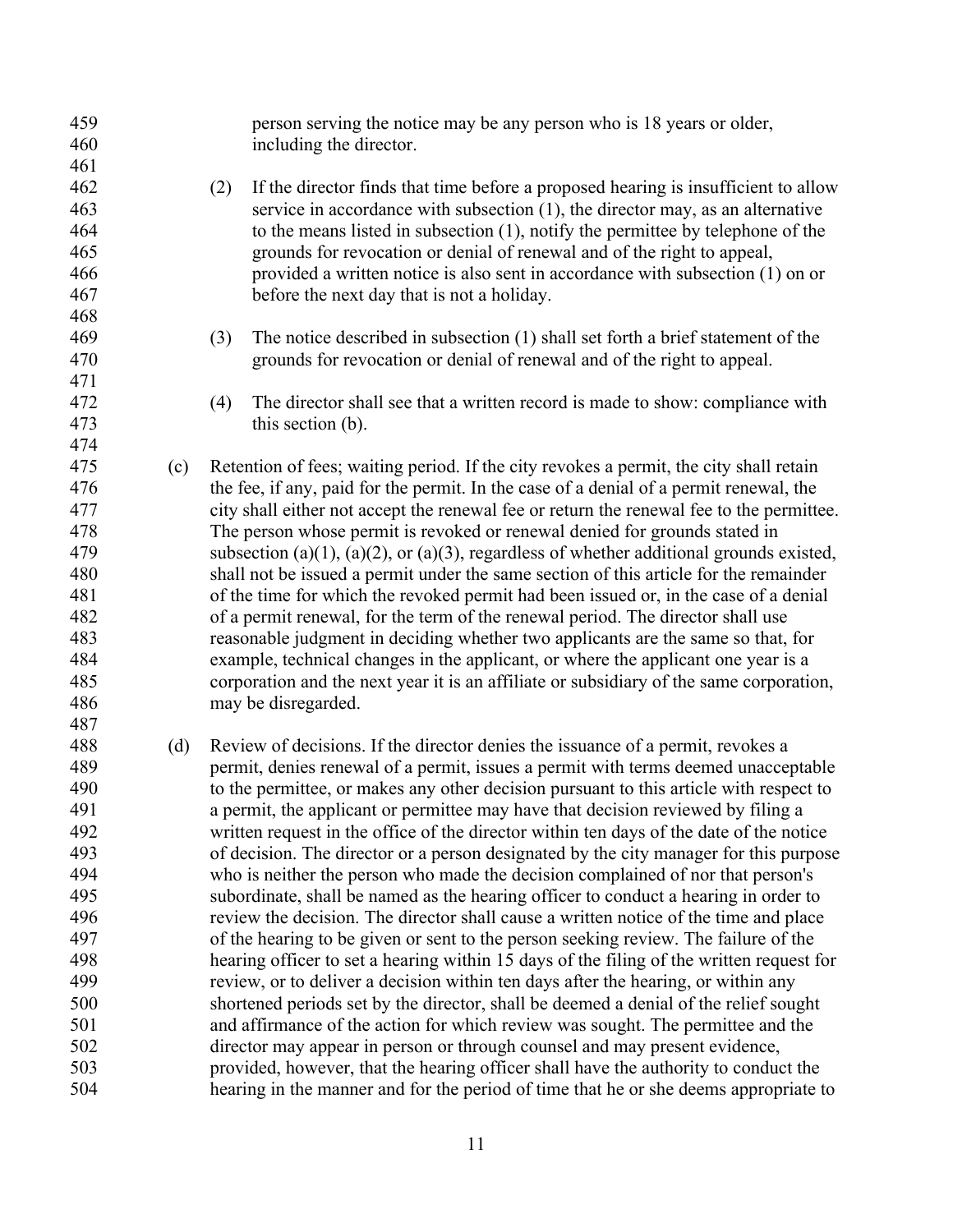make a decision. The hearing officer may affirm, deny, or modify the decision complained of, and the hearing officer's decision shall be final. Failure to request a review within the time and in the manner provided for in this subsection shall constitute a waiver of the right of review. The permit may be used during the review process only if the director determines that its use would not constitute a substantial threat that the grounds described in subsection (a)(2) or (a)(3) will occur, re-occur, or continue during the review process.

 (e) Certiorari. A decision by the hearing officer is subject to review by the Durham County Superior Court by proceedings in the nature of certiorari. The petition for review shall be filed with the clerk of Superior Court within the earlier of 30 days after the denial and affirmance are deemed to occur pursuant to subsection (d), or within 30 days after the decision is delivered to the applicant. Delivery is made by hand-delivery of the decision to the applicant, or by first-class or certified mail to the address provided on the application. Delivery by mail is complete when placed in the custody of the U.S. Postal Service.

## Sec. 50-472. - Penalties for violations.

- (a) Assessment of civil penalties. The director shall assess civil penalties for violation of this article, including the terms of a permit. The director shall give the offender written notice of the nature of the violation and the amount of the civil penalty. The notice shall be served by any method allowed by law for service of a summons in a civil action, provided that the person delivering the notice may be any person who is 18 years or older, including the director. The civil penalty shall be \$200.00 per violation plus the costs incurred by the city resulting from the violation, including costs of removing shared devices from the right-of-way.
- (b) Review of assessment of civil penalties. Any person who has been assessed a civil penalty under this article may have that assessment reviewed by filing a written request in the office of the director within ten days of the date of service of the notice of the civil penalty. A person designated by the city manager for this purpose who is neither the person who assessed the civil penalty nor that person's subordinate shall be named as the hearing officer to conduct a hearing in order to review the assessment. The director shall cause a written notice of the time and place of the hearing to be given or sent to the person seeking review. The person assessed the penalty and the director may appear in person or through counsel and may present evidence, provided, however, that the hearing officer shall have the authority to conduct the hearing in the manner and for the period of time that he or she deems appropriate to make a decision. The hearing officer may affirm, deny, or modify the decision complained of, and the hearing officer's decision shall be final. Failure to request review within the time and in the manner provided for in this subsection constitutes a waiver of the right of review.
- (c) Collection of civil penalties. If the offender does not pay the civil penalty within ten days after having been served with the notice of the civil penalty, the director may